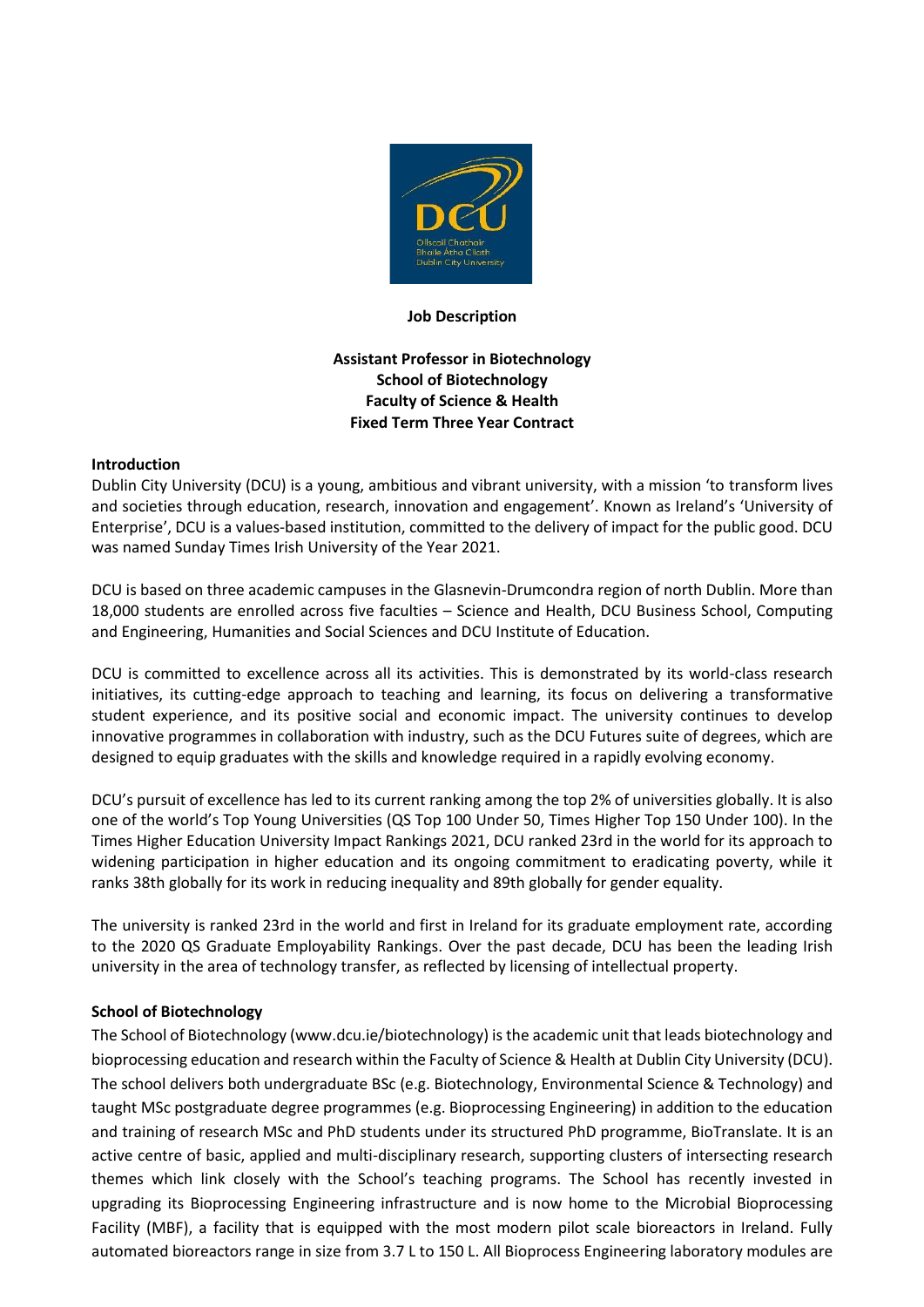taught within this facility which is rapidly becoming the "go-to" location for bioprocess engineering teaching, industrial training in process analytical technology (PAT), industrial product development and brewing.

### **Relationships**

Reporting to the Head of School, the appointee will work closely with other colleagues, the Teaching Convenor/Associate Dean of Teaching and Learning and industry partners. Building positive relationships with professional support staff and technical and pedagogy specialists and engagement with key stakeholders within and outside of DCU is an important part of this role.

## **The Role**

The appointee will be expected to support the school, especially the bioprocess engineering team, as the school enters a period of expansion in its programmes. Within this role, the following will be prioritised:

- Teaching existing lecture modules in transport processes, bioreaction engineering, and downstream processing, especially membrane separations
- Contributing to the teaching of bioprocess engineering laboratory modules in the Microbial Bioprocessing Facility
- Working with the bioprocess engineering team to the development of new modules for the new BSc in Bioprocessing
- Undergoing training in novel pedagogies such as Challenge Based Learning

The role includes teaching, supervision of laboratory sessions, student mentoring and supervision of taught projects and research.

#### **Duties & Responsibilities**

To support the new HCI program, the BSc in Bioprocessing, the School now plans to make an appointment at Assistant Professor level. The primary role of the appointee will be to assist with the delivery of the new BSc in Bioprocessing by teaching the following modules:

> BE223 Transport Processes (0.5) BE322 Bioreactor Design and Operation (0.5) BE321 Downstream Processing (0.5) BE420 Bioreaction Engineering (1.5) BE371 Bioprocessing laboratory (1.5)

The individual appointed will be expected to support their on campus teaching with online materials and will in some instances will be required to deliver a substantial portion of these modules online. Furthermore, as these modules are taught in common with the BSc in Bioprocessing, the appointee may be required to adopt novel pedagogies such as Challenge Based Learning in the delivery of these modules.

Specifically, the successful individual will be required to (inter alia):

#### **Teaching:**

Prepare, deliver and assess a range of core subjects in a manner consistent with DCU's high academic standards and in a hybrid environment which involves campus and elements of remote delivery. Teaching extends to supporting innovation in curricula development. Typical activities include

- Contributing to the design and development of new programmes.
- Developing and delivering new or reconceptualised modules and resources.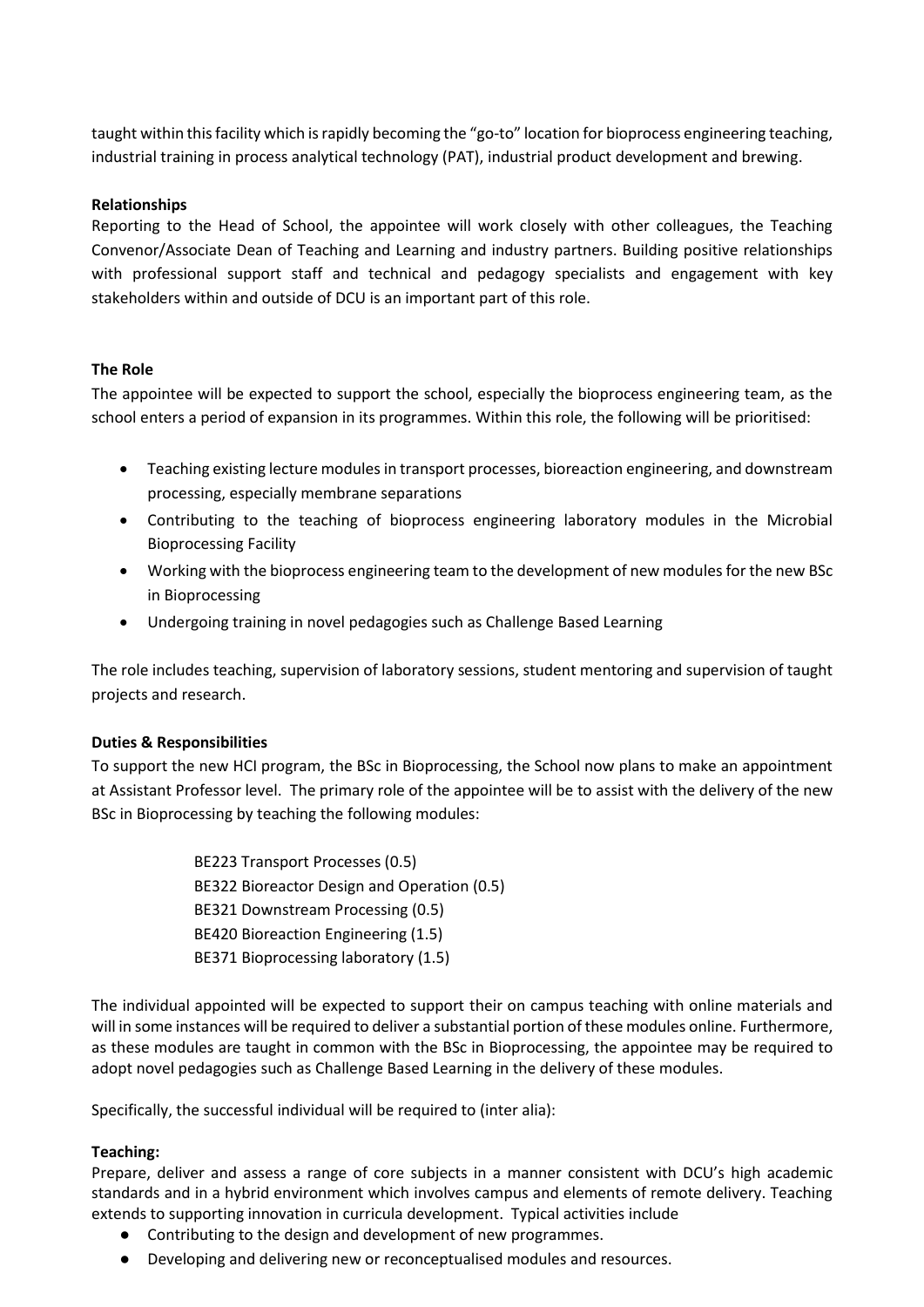- Designing and assessing examinations and other types of coursework.
- Using a wide range of teaching and assessment methodologies which foster a deep approach to learning and equip students with the skills and attributes needed to be lifelong learners including challenge based learning and concentrated and immersive learning experiences.
- Co-designing with other academics and industry partners a suite of tools and initiatives that support the transversal skills pathway and embedding transversal skills development, diagnostics and assessments into new and existing programmes
- Supervision of laboratory sessions, and student mentoring.
- Proactive engagement with the renewal of existing courses and programmes.
- Engagement with professional development for teaching particularly in that related to the approaches embedded in the project.

## **Research:**

The successful individual will be expected to sustain and conduct research, engage in scholarship of quality and substance, generate research income, supervise postgraduate students and publish to the highest international standard both individually and, where appropriate, in association with colleagues in DCU and elsewhere. The appointee will be expected to have clearly articulated research interests and research profile development plans that support the school's current research priorities, and which will underpin senior modules and projects related to the new degree programme(s) or specialism.

## **Contribution to the school, Faculty, university and profession**

Examples include:

- Engagement with planning, quality review and improvement processes, and external programme accreditations.
- Involvement with appropriate professional bodies and associated initiatives.
- Development and delivery of the international activities of the School including international travel to do so.
- Adoption of some administrative functions related to the activities of the School, the Faculty, and the wider University. Such duties will be defined by the Head of School and may include some of the following: degree programme coordination; participation in committees; visits to students on industrial placement within the DCU INTRA programme; student recruitment.

#### **Applicant Requirements**

- Applicants must hold an honours degree in biochemical/bioprocess engineering, biotechnology or a related discipline, as well as a PhD in Chemical/Bioprocess Engineering with a track record of research in microbial bioprocessing that includes corresponding and senior/first author publications and/or significant experience of working in an industrial microbial bioprocessing environment.
- A flexible, growth mindset with a strong willingness to teach outside their specialist area.
- Familiarity with digital learning tools and strong computational skills.
- Experience in high quality university-level teaching (Level 8 and/or 9).
- Experience of module design in both theory and laboratory contexts is highly desirable.
- Have a current research profile that demonstrates a pathway to future research independence such as Fellowship, Co-Investigator, Collaborator and/or Principal Investigator grant applications to date.
- Have excellent interpersonal and communication skills consistent with the highest quality of teaching and learning, along with evidence of successful teamwork and a collegial approach.
- Ensure objectives are met across the lifecycle of the project, including the developing, delivering and monitoring of academic programmes / microcredentials / specific projects.
- Provide leadership, guidance and identified points of escalation for issues and challenges.
- Provide expert advice and support to the programme / projects administration enable effective decision making and achievement of outcomes.